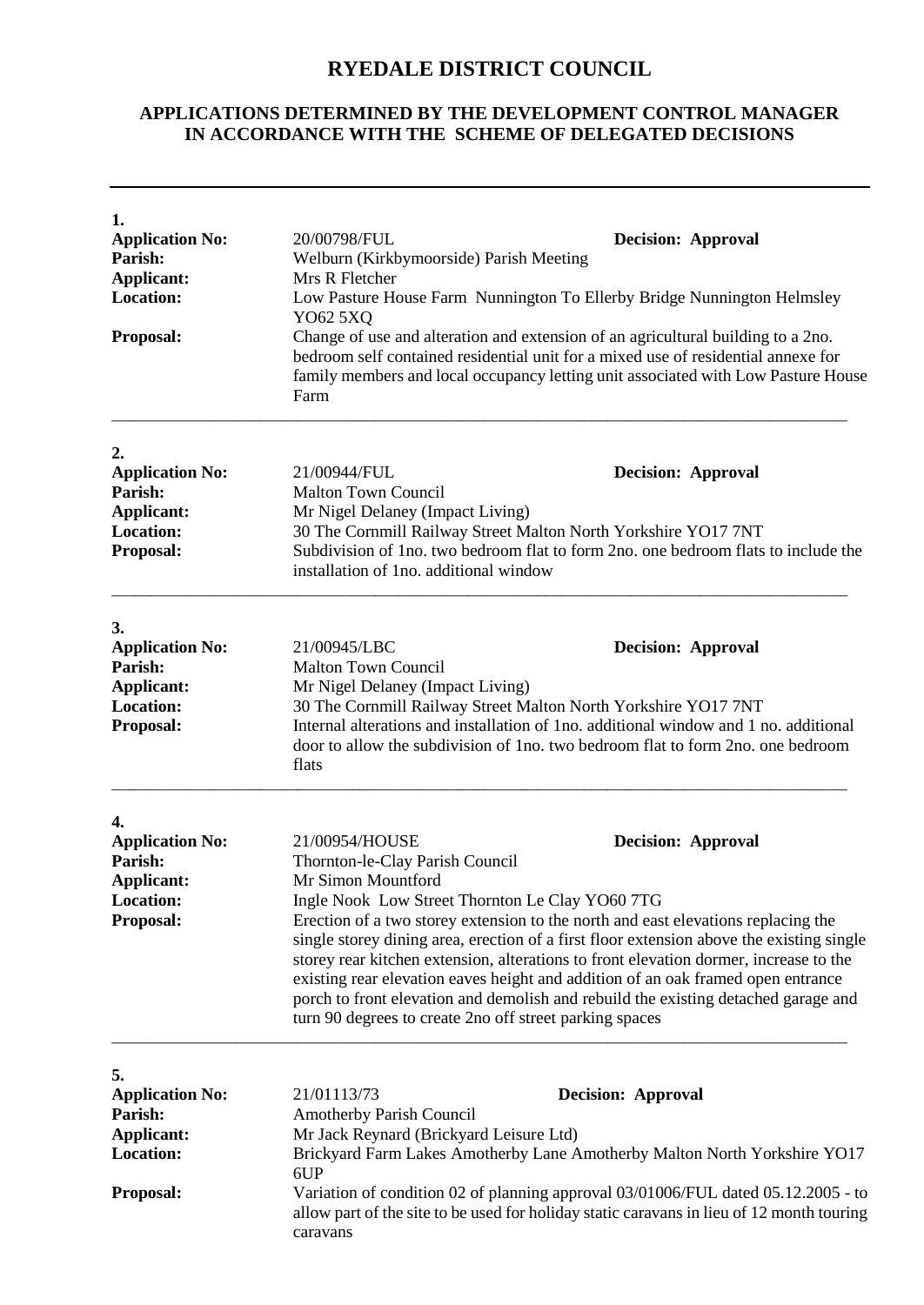| 6.                                |                                                                                                                                                                                    |                           |  |  |
|-----------------------------------|------------------------------------------------------------------------------------------------------------------------------------------------------------------------------------|---------------------------|--|--|
| <b>Application No:</b>            | 21/01160/FUL                                                                                                                                                                       | <b>Decision: Approval</b> |  |  |
| Parish:                           | <b>Luttons Parish Council</b>                                                                                                                                                      |                           |  |  |
| Applicant:                        | Mr & Mrs Linfoot                                                                                                                                                                   |                           |  |  |
| <b>Location:</b>                  | Pond Rosa Main Road Helperthorpe Malton YO17 8TQ<br>Erection of single-storey external store for domestic hobbies following removal of<br>containers                               |                           |  |  |
| Proposal:                         |                                                                                                                                                                                    |                           |  |  |
| 7.                                |                                                                                                                                                                                    |                           |  |  |
| <b>Application No:</b>            | 21/01366/HOUSE                                                                                                                                                                     | <b>Decision: Approval</b> |  |  |
| Parish:                           | Rillington Parish Council                                                                                                                                                          |                           |  |  |
| <b>Applicant:</b>                 | Angela Deer-Preece                                                                                                                                                                 |                           |  |  |
| <b>Location:</b>                  | Brookside 21 Low Moorgate Rillington Malton YO17 8JW                                                                                                                               |                           |  |  |
| Proposal:                         | Erection of two-storey side extension                                                                                                                                              |                           |  |  |
| 8.                                |                                                                                                                                                                                    |                           |  |  |
| <b>Application No:</b>            | 21/01395/OUT                                                                                                                                                                       | <b>Decision: Approval</b> |  |  |
| Parish:                           | Staxton/Willerby Parish Council                                                                                                                                                    |                           |  |  |
| Applicant:                        | Ms B C Hardy                                                                                                                                                                       |                           |  |  |
| <b>Location:</b>                  |                                                                                                                                                                                    |                           |  |  |
|                                   | Land Adjacent To The Old Vicarage Wains Lane Staxton Scarborough North<br>Yorkshire                                                                                                |                           |  |  |
| Proposal:                         | Erection of a 2no. bedroom single-storey dwelling (site area 0.073ha) - all matters<br>reserved                                                                                    |                           |  |  |
| 9.                                |                                                                                                                                                                                    |                           |  |  |
| <b>Application No:</b>            | 21/01432/HOUSE                                                                                                                                                                     | <b>Decision: Approval</b> |  |  |
| Parish:                           | Slingsby Parish Council                                                                                                                                                            |                           |  |  |
| Applicant:                        | Mr J Clarke                                                                                                                                                                        |                           |  |  |
| <b>Location:</b>                  |                                                                                                                                                                                    |                           |  |  |
| Proposal:                         | 31 Sycamore Close Slingsby Malton North Yorkshire YO62 4BG<br>Raising of ridge height and installation of dormer windows to allow formation of first<br>floor living accommodation |                           |  |  |
|                                   |                                                                                                                                                                                    |                           |  |  |
| 10.                               |                                                                                                                                                                                    |                           |  |  |
| <b>Application No:</b><br>Parish: | 21/01468/FUL<br><b>Heslerton Parish Council</b>                                                                                                                                    | <b>Decision: Approval</b> |  |  |
|                                   |                                                                                                                                                                                    |                           |  |  |
| Applicant:<br><b>Location:</b>    | Dr Andrew Stevenson (Sustainable Pipeline Systems Ltd)                                                                                                                             |                           |  |  |
|                                   | Land To The North Of Scarborough Road East Heslerton Malton North Yorkshire                                                                                                        |                           |  |  |
| Proposal:                         | Extend the use of land to use as pipe testing area including some underground pipes                                                                                                |                           |  |  |
| 11.                               |                                                                                                                                                                                    |                           |  |  |
| <b>Application No:</b>            | 21/01473/LBC                                                                                                                                                                       | <b>Decision: Approval</b> |  |  |
| Parish:                           | <b>Malton Town Council</b>                                                                                                                                                         |                           |  |  |
| <b>Applicant:</b>                 | <b>Fitzwilliam Trust Corporation</b>                                                                                                                                               |                           |  |  |
| <b>Location:</b>                  | Gannock House 20 Town Street Old Malton Malton YO17 7HB                                                                                                                            |                           |  |  |
| Proposal:                         | Internal alterations to allow installation of internal lift                                                                                                                        |                           |  |  |
| 12.                               |                                                                                                                                                                                    |                           |  |  |
| <b>Application No:</b>            | 21/01491/FUL                                                                                                                                                                       | <b>Decision: Approval</b> |  |  |
| Parish:                           | Amotherby Parish Council                                                                                                                                                           |                           |  |  |
| <b>Applicant:</b>                 | Mr Jack Reynard (Brickyard Leisure Ltd)                                                                                                                                            |                           |  |  |
| <b>Location:</b>                  | Brickyard Farm Lakes Amotherby Lane Amotherby Malton North Yorkshire YO17<br>6UP                                                                                                   |                           |  |  |

\_\_\_\_\_\_\_\_\_\_\_\_\_\_\_\_\_\_\_\_\_\_\_\_\_\_\_\_\_\_\_\_\_\_\_\_\_\_\_\_\_\_\_\_\_\_\_\_\_\_\_\_\_\_\_\_\_\_\_\_\_\_\_\_\_\_\_\_\_\_\_\_\_\_\_\_\_\_\_\_\_\_\_\_\_\_\_\_\_\_\_\_\_\_\_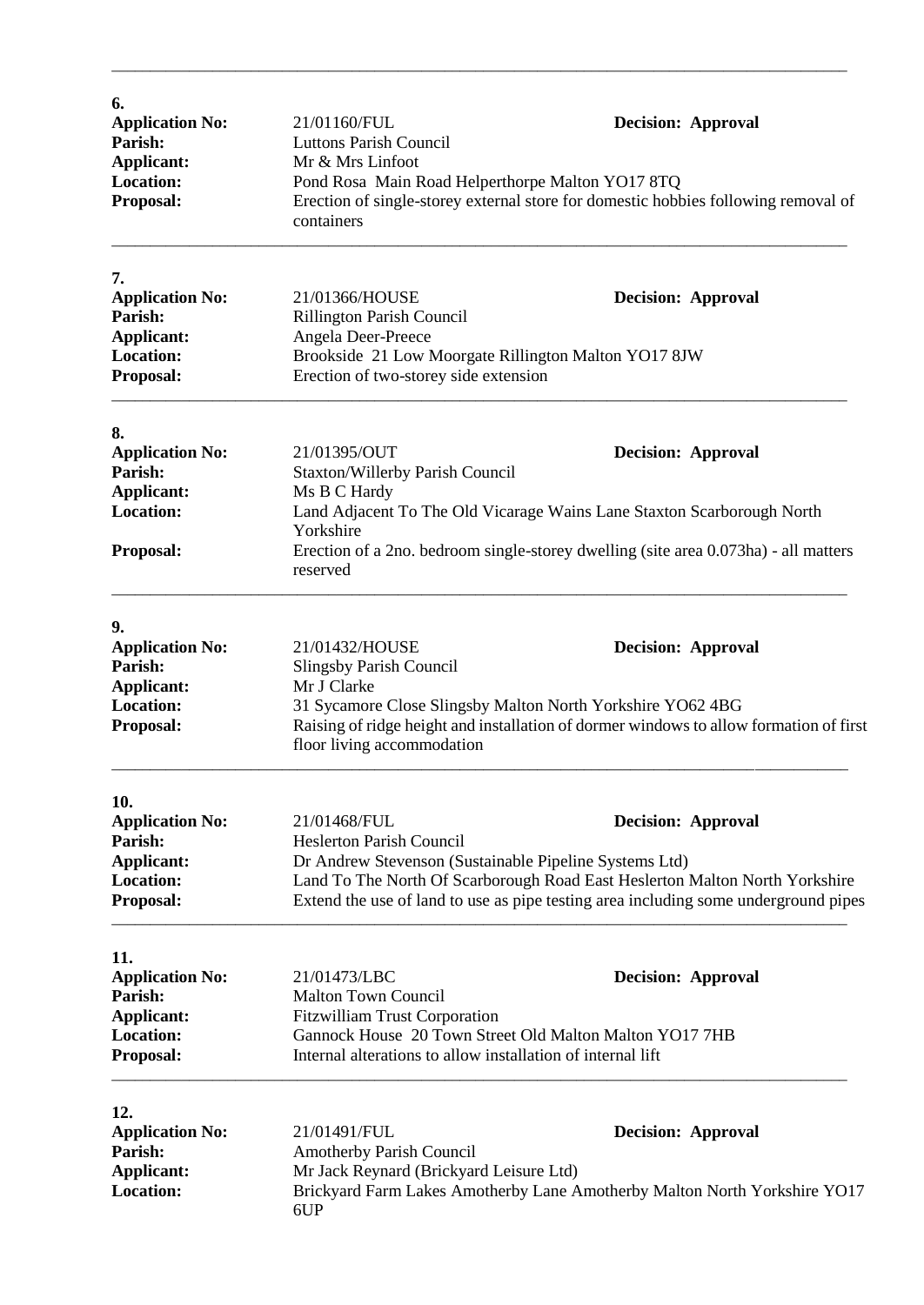| Proposal:                                                                                      | Change of use of recreational land to allow formation of 4no. pitches for holiday<br>static caravans within the existing Caravan Park                                                                                                                                                                                                                                                         |                                                                                                                                                                                                        |  |
|------------------------------------------------------------------------------------------------|-----------------------------------------------------------------------------------------------------------------------------------------------------------------------------------------------------------------------------------------------------------------------------------------------------------------------------------------------------------------------------------------------|--------------------------------------------------------------------------------------------------------------------------------------------------------------------------------------------------------|--|
| 13.<br><b>Application No:</b><br>Parish:<br>Applicant:<br><b>Location:</b><br>Proposal:        | 21/01504/HOUSE<br><b>Bulmer Parish Council</b><br>Mr & Mrs Saxby<br>Manor Cottage Main Street Bulmer Malton YO60 7BW<br>garage to garden room/gym                                                                                                                                                                                                                                             | <b>Decision: Approval</b><br>Erection of two storey rear extension, single storey side extension and conversion of                                                                                     |  |
| 14.<br><b>Application No:</b><br>Parish:<br>Applicant:<br><b>Location:</b><br>Proposal:        | 21/01507/HOUSE<br><b>Decision: Approval</b><br>Welburn (Malton) Parish Council<br>Mr Mark Knapp<br>Pear Tree House Main Street Welburn Malton YO60 7DZ<br>Replacement of existing oil fired central heating boiler with an air source heat pump<br>and replacement of existing oil tank in a new location and installation of an EV<br>charging point (part retrospective)                    |                                                                                                                                                                                                        |  |
| 15.<br><b>Application No:</b><br>Parish:<br>Applicant:<br><b>Location:</b><br>Proposal:        | 21/01508/LBC<br>Welburn (Malton) Parish Council<br>Mr Mark Knapp<br>Pear Tree House Main Street Welburn Malton YO60 7DZ<br>charging point (part retrospective)                                                                                                                                                                                                                                | <b>Decision: Approval</b><br>Replacement of existing oil fired central heating boiler with an air source heat pump<br>and replacement of existing oil tank in a new location and installation of an EV |  |
| 16.<br><b>Application No:</b><br>Parish:<br>Applicant:<br><b>Location:</b><br>Proposal:        | 21/01533/HOUSE<br><b>Westow Parish Council</b><br>Mr Alastair Dukes<br>Erection of single storey rear extension and detached double garage                                                                                                                                                                                                                                                    | <b>Decision: Approval</b><br>Badger Bank Badger Bank Road Westow Malton North Yorkshire YO60 7LG                                                                                                       |  |
| 17.<br><b>Application No:</b><br>Parish:<br><b>Applicant:</b><br><b>Location:</b><br>Proposal: | 21/01534/FUL<br><b>Decision: Approval</b><br><b>Swinton Parish Council</b><br>Mr Andrew Hague<br>The Courtyard Swinton Lane Swinton Malton YO17 6QR<br>Change of use of offices (Use Class E) to form 9 no. dwellings (Use Class C3),<br>erection of single and two storey extensions, erection of detached garages, alterations<br>to fenestrations with associated parking and landscaping  |                                                                                                                                                                                                        |  |
| 18.<br><b>Application No:</b><br>Parish:<br>Applicant:<br>Location:<br>Proposal:               | 21/01539/HOUSE<br><b>Decision: Approval</b><br><b>Slingsby Parish Council</b><br>Mr & Mrs Atkinson<br>2 East View Railway Street Slingsby York YO62 4AJ<br>Erection of a single storey rear extension with roof lantern and roof light to provide a<br>ground floor bedroom and bathroom for a disabled child following demolition of<br>existing small detached outbuilding and conservatory |                                                                                                                                                                                                        |  |

\_\_\_\_\_\_\_\_\_\_\_\_\_\_\_\_\_\_\_\_\_\_\_\_\_\_\_\_\_\_\_\_\_\_\_\_\_\_\_\_\_\_\_\_\_\_\_\_\_\_\_\_\_\_\_\_\_\_\_\_\_\_\_\_\_\_\_\_\_\_\_\_\_\_\_\_\_\_\_\_\_\_\_\_\_\_\_\_\_\_\_\_\_\_\_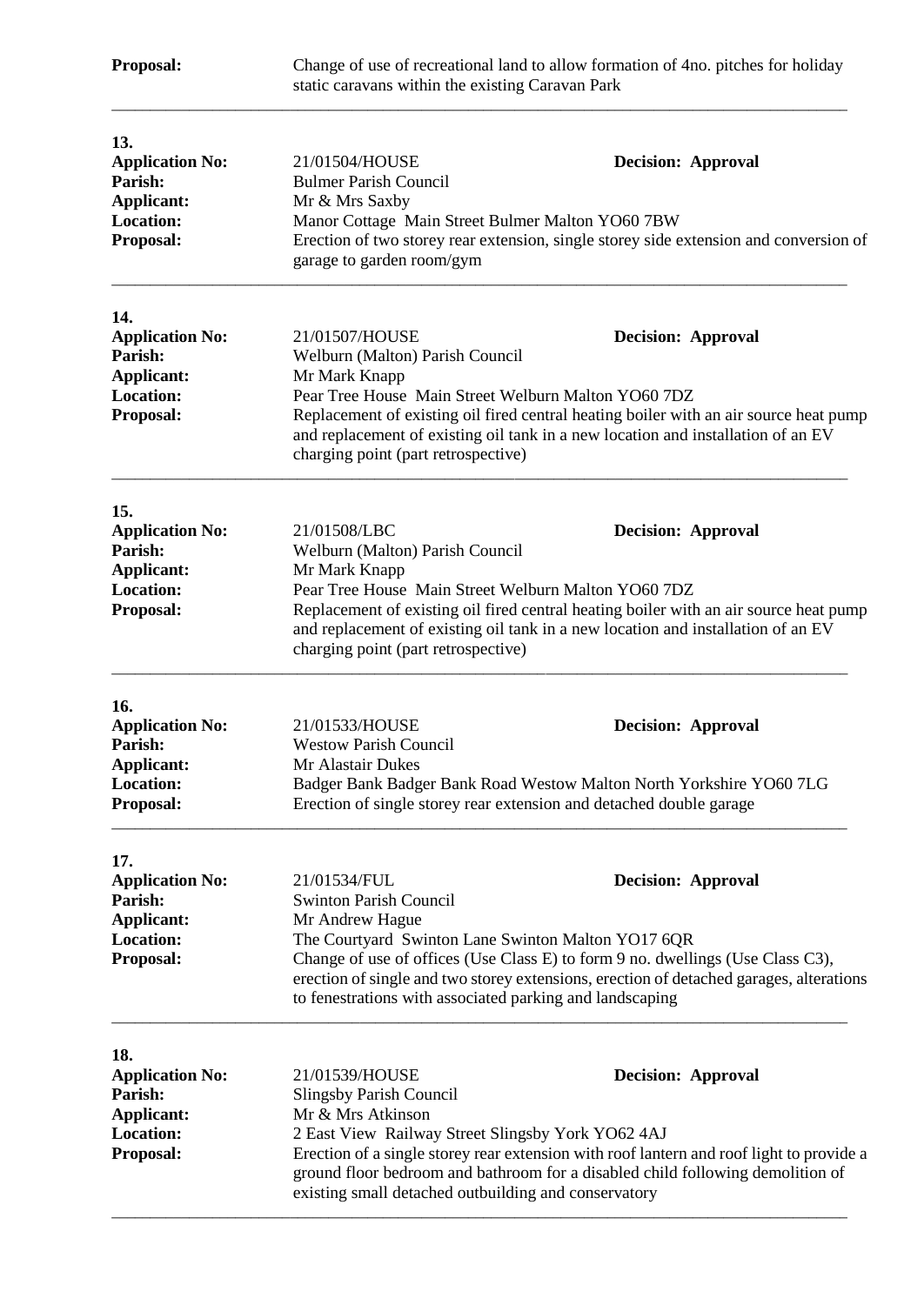| 19.<br><b>Application No:</b><br>Parish:<br><b>Applicant:</b><br><b>Location:</b><br>Proposal: | 21/01540/HOUSE<br>Terrington Parish Council<br>Mr Alan Kaye<br>Ebor Cottage Main Street Terrington Malton YO60 6PP<br>Erection of first-floor extension over existing single storey lean-to, erection of single<br>storey garden room extension to the rear and installation of 3no. rooflights to the rear<br>and a window to the eastern elevation | <b>Decision: Approval</b> |
|------------------------------------------------------------------------------------------------|------------------------------------------------------------------------------------------------------------------------------------------------------------------------------------------------------------------------------------------------------------------------------------------------------------------------------------------------------|---------------------------|
| 20.<br><b>Application No:</b><br>Parish:<br><b>Applicant:</b><br><b>Location:</b><br>Proposal: | 21/01541/FUL<br><b>Heslerton Parish Council</b><br>Dr Andrew Stevenson (Sustainable Pipeline Systems Ltd)<br>Land To The North Of Scarborough Road East Heslerton Malton North Yorkshire<br>Extend the use of land to use as pipe testing area including some underground pipes                                                                      | <b>Decision: Approval</b> |
| 21.<br><b>Application No:</b><br>Parish:<br><b>Applicant:</b><br><b>Location:</b><br>Proposal: | 21/01547/HOUSE<br>Welburn (Malton) Parish Council<br>Mr & Mrs C Smith<br>Southernwood Cottage Chapel Yard Main Street Welburn Malton North Yorkshire<br><b>YO60 7DZ</b><br>Erection of a single storey rear extension to form a kitchen and dining area with roof<br>lantern.                                                                        | <b>Decision: Approval</b> |
| 22.<br><b>Application No:</b><br>Parish:<br>Applicant:<br><b>Location:</b><br>Proposal:        | 21/01550/HOUSE<br>Kirkbymoorside Town Council<br>Mr & Mrs Jon & Elly Russell<br>36 Piercy End Kirkbymoorside YO62 6DF<br>Erection of rear two storey extension following demolition of the existing lean to and<br>installation of 1no. rooflight                                                                                                    | <b>Decision: Approval</b> |
| 23.<br><b>Application No:</b><br>Parish:<br><b>Applicant:</b><br><b>Location:</b><br>Proposal: | 21/01564/CLOPUD<br>Kirkbymoorside Town Council<br>Mr and Mrs Daniel and Petrina Barton<br>1 Cartoft Cottages Keldholme To Lime Lane Keldholme YO62 6NU<br>Certificate of Lawfulness for a proposed use or development in respect of the siting<br>of a caravan for ancillary residential use                                                         | <b>Decision: Approval</b> |
| 24.<br><b>Application No:</b><br>Parish:<br>Applicant:<br><b>Location:</b><br>Proposal:        | 21/01565/LBC<br><b>Malton Town Council</b><br>Mr James Manley (Fitzwilliam Estate)<br>94 Castlegate Malton YO17 7DZ<br>Property Flood Resilience measures as per the 'materials section of the application<br>form' and the Heritage & Design Statement                                                                                              | <b>Decision: Approval</b> |
| 25.<br><b>Application No:</b><br>Parish:<br><b>Applicant:</b><br><b>Location:</b>              | 21/01566/LBC<br><b>Malton Town Council</b><br>Mr James Manley (Fitzwilliam Estate)<br>96 Castlegate Malton YO17 7DZ                                                                                                                                                                                                                                  | <b>Decision: Approval</b> |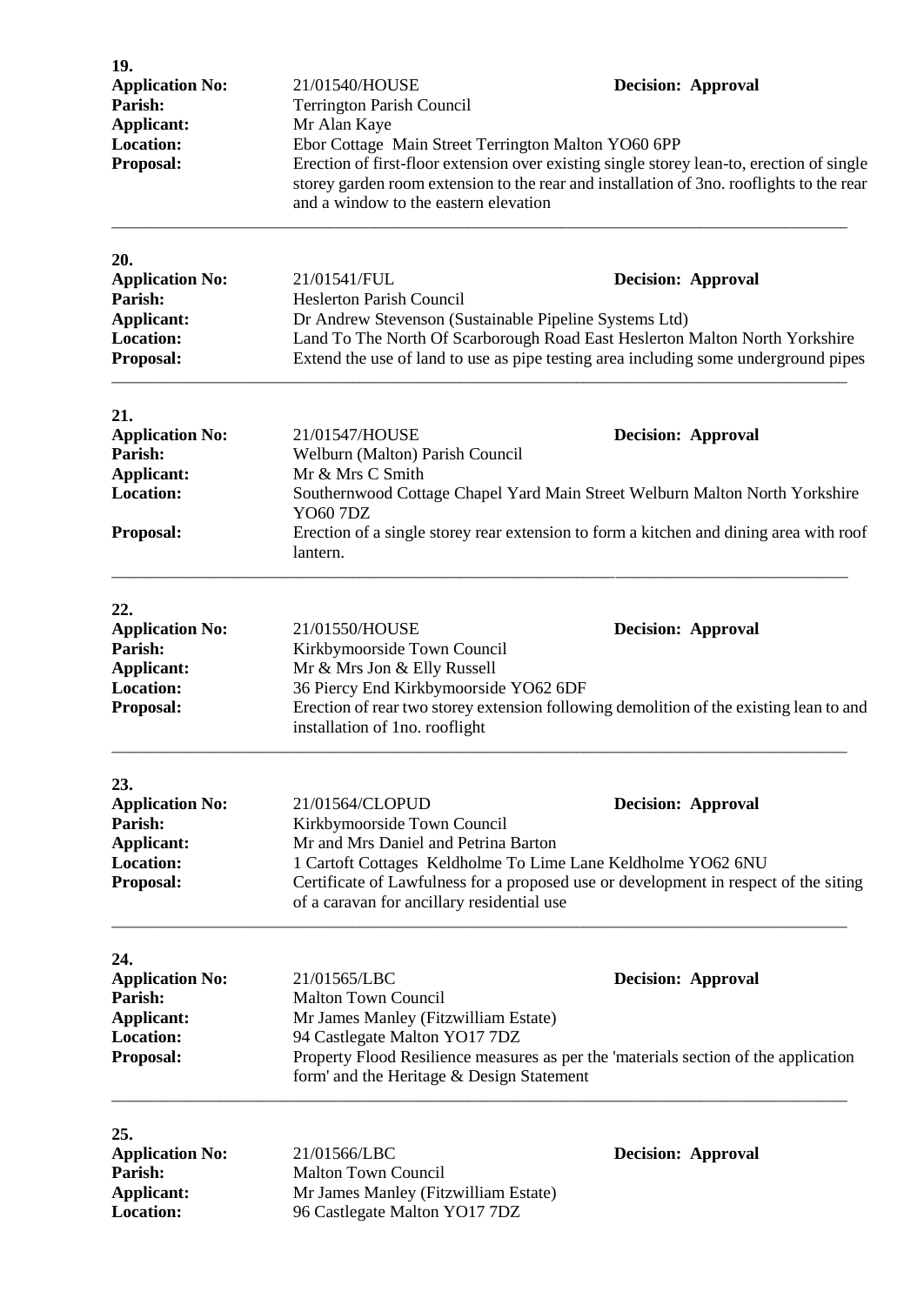| Proposal:                                                                                      | Property Flood Resilience measures as per the 'materials section of the application<br>form' and the Heritage & Design Statement                                                                                                                                                                                                                                                                |                                                                                                                                                                                                          |  |
|------------------------------------------------------------------------------------------------|-------------------------------------------------------------------------------------------------------------------------------------------------------------------------------------------------------------------------------------------------------------------------------------------------------------------------------------------------------------------------------------------------|----------------------------------------------------------------------------------------------------------------------------------------------------------------------------------------------------------|--|
| 26.<br><b>Application No:</b><br>Parish:<br><b>Applicant:</b><br><b>Location:</b><br>Proposal: | 21/01570/FUL<br>Hovingham Parish Council<br>Mrs Alice Hayter<br>Hovingham Surgery Main Street Hovingham YO62 4LA<br>and assisted access entrance doors                                                                                                                                                                                                                                          | <b>Decision: Approval</b><br>Alterations to front elevation to form a disabled access ramp with double handrails                                                                                         |  |
| 27.<br><b>Application No:</b><br>Parish:<br>Applicant:<br>Location:<br>Proposal:               | 21/01574/HOUSE<br><b>Decision: Approval</b><br>Huttons Ambo Parish Council<br>Luiza Wdowiak<br>5 Station Cottages Water Lane Low Hutton Malton North Yorkshire YO60 7HQ<br>Installation of an air source heat pump                                                                                                                                                                              |                                                                                                                                                                                                          |  |
| 28.<br><b>Application No:</b><br>Parish:<br>Applicant:<br><b>Location:</b><br>Proposal:        | 21/01585/HOUSE<br>Pickering Town Council<br>C Bland<br>Danehurst 48A Potter Hill Pickering YO18 8AD<br>Erection of a single storey extension to west elevation                                                                                                                                                                                                                                  | <b>Decision: Approval</b>                                                                                                                                                                                |  |
| 29.<br><b>Application No:</b><br>Parish:<br><b>Applicant:</b><br><b>Location:</b><br>Proposal: | 21/01595/73A<br><b>Decision: Approval</b><br>Appleton-le-Street Parish Meeting<br>Janet and Dawn Scholefield<br>Highfield Main Street Appleton Le Street Malton YO17 6PG<br>Removal of Condition 04 of planning approval 97/00239/FUL dated 16.05.1997 and<br>Condition 01 of planning approval 97/01017/FUL dated 10.03.1998 to allow the<br>removal of the Agricultural Occupancy Conditions. |                                                                                                                                                                                                          |  |
| 30.<br><b>Application No:</b><br>Parish:<br><b>Applicant:</b><br><b>Location:</b><br>Proposal: | 21/01599/FUL<br>Ampleforth Parish Council<br>The Trustees of Ampleforth Abbey<br>Ampleforth Abbey And College Ampleforth Helmsley YO62 4EN<br>of the Virgin Mary                                                                                                                                                                                                                                | <b>Decision: Approval</b><br>Creation of a Marian Garden within an existing area of flat lawn including the<br>formation of steps, surfaced paths, fencing and planting to create a setting for a statue |  |
| 31.<br><b>Application No:</b><br>Parish:<br>Applicant:<br><b>Location:</b><br>Proposal:        | 21/01600/CLOPUD<br><b>Malton Town Council</b><br>Mr and Mrs Thompson<br>8 Russett Road Malton YO17 7YS<br>single storey side and rear extensions                                                                                                                                                                                                                                                | <b>Decision: Approval</b><br>Certificate of Lawfulness for a proposed use or development in respect of erection of                                                                                       |  |
| 32.<br><b>Application No:</b>                                                                  | 21/01601/FUL                                                                                                                                                                                                                                                                                                                                                                                    | <b>Decision: Approval</b>                                                                                                                                                                                |  |

Parish: Allerston Parish Council